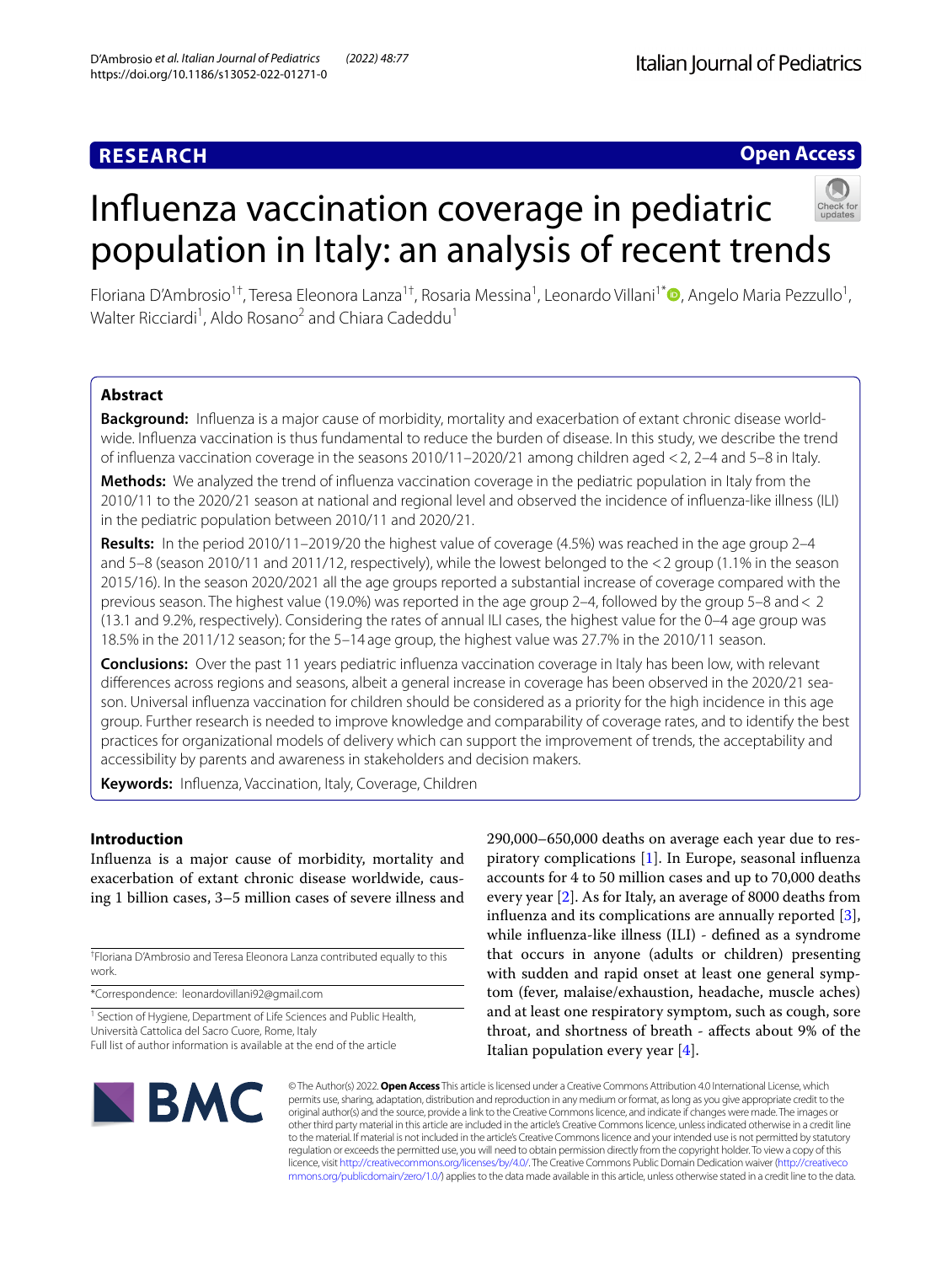The clinical and economic burden of seasonal influenza varies in the general population and it is more relevant in vulnerable groups such as children, pregnant women, the elderly and people with chronic diseases [\[5\]](#page-8-4). It is estimated that this disease afects annually 20–30% of the pediatric population, due to the attendance of community settings like schools and educational and social centres and the immaturity of the immune system's mechanisms, with the continuous antigenic drift of the virus that makes children particularly susceptible to this infection [\[6](#page-8-5)]. Mainly during the cold months, the pediatric population, and especially the children under 2years of age who are furthermore unable to communicate their symptoms, has the highest risk of ILI and severe disease leading to hospitalization. As children shed the virus in greater amounts and for longer periods than adults of any age, they also represent one of the main causes of the spread of the infection in the community [[7,](#page-8-6) [8](#page-8-7)].

Thus, influenza vaccination is fundamental to reduce the burden of disease. It has a direct protective efect on children, reducing hospitalizations [\[9](#page-8-8)] and risk of death [[10\]](#page-8-9), and it also affords indirect protection to close and susceptible contacts, like elderly  $[11]$  $[11]$ . Despite this, it is generally recommended only for children at risk of developing serious fu-related complications (i.e. afected by chronic diseases) and ofered free of charge to all pediatric population only in some countries (i.e. USA, Canada, United Kingdom, Finland, Slovakia, Latvia) [[12\]](#page-8-11).

Infuenza vaccination for children has become even more important during the SARS-CoV-2 pandemic [\[13](#page-8-12)], since infuenza presents clinical symptoms similar to COVID-19 [[14\]](#page-8-13) and the coinfection is associated with worse clinical outcomes, with more than a doubled risk of mortality compared with people with COVID-19 [\[15](#page-8-14)]. Furthermore, since the COVID-19 vaccines are currently approved in Europe only for people aged  $\geq$ 5 years  $[16]$  $[16]$ , increasing the influenza vaccination coverage in younger children could mitigate the disease-specifc burden and ease the diferential diagnosis [\[17\]](#page-8-16). In order to achieve this aim, in 2020 the Italian Ministry of Health issued a Circular for the season 2020/21 recommending free infuenza vaccination to children from 6months to 6 years old  $[18]$ . Although the pediatric vaccination remains one of the most efective strategies to reduce the health and economic burden of infuenza at population level [\[9](#page-8-8), [19\]](#page-8-18), the coverage rates among children remained very low over the years.

The aim of this study is to describe the trend of influenza vaccination coverage in the seasons 2010/11– 2020/21 among children aged  $<$  2, 2–4 and 5–8 in Italy and to evaluate the impact of COVID-19 pandemic on the vaccination coverage in the season 2020/2021, at national and regional level.

# **Methods**

## **Data collection and statistical analysis**

In this retrospective observational study, we analyzed the trend of infuenza vaccination coverage in the pediatric population in Italy from the 2010/11 to the 2020/21 season at national and regional level. The incidence of ILI in the pediatric population was also taken into account. Data on vaccine coverage and ILI incidence were extracted from the official online reports of the Italian Ministry of Health [[20\]](#page-8-19) and of the Italian National Institute of Health with its integrated surveillance system called InfluNet  $[21]$  $[21]$  $[21]$ , respectively. This system was established in 1999, coordinated by the Italian National Institute of Health, and it monitors infuenza through a national network of about 1000 General Practitioners and family pediatricians (in charge of about 2% the Italian population) who report cases from individuals with ILI. It also collects samples from a subset of patients for virological confirmation. The estimation of the ILI incidence at population level is based on the samples collected through this integrated surveillance system.

Regarding the vaccination coverage, the analysis for each infuenza season was focused on the pediatric population of the following age groups:  $< 2$ , 2–4, and 5–8years old. We considered the rate change in coverage at regional level during the study period and the variation in terms of increase or decrease occurring during the season 2019/20 vs 2020/21 for each age group. Finally, we calculated the annual incidence of ILI in the age groups considered (0–4 and 5–14years old) and the proportion of ILI cases in the age groups 0–4 and 5–14years calculated on the basis of the samples collected through Infu-Net surveillance system.

#### **Regional policy**

The Italian Ministry of Health Circular "Influenza prevention and control: recommendations for the 2020/21 season" [[18](#page-8-17)] extended free infuenza vaccination to the pediatric population aged between 6months and 6years. In Italy, while the central government sets the fundamental principles and goals of the health system and determines the core beneft package of health services available to all citizens, the regions, that are the frst-level constituent entities, are responsible for organizing and delivering primary, secondary and tertiary healthcare services, as well as preventive and health promotion services [[22\]](#page-8-21). In order to evaluate which regions implemented the extension of free vaccination, we searched grey literature, institutional websites of Italian regions and autonomous provinces, of local health authorities and of relevant national medical societies and associations.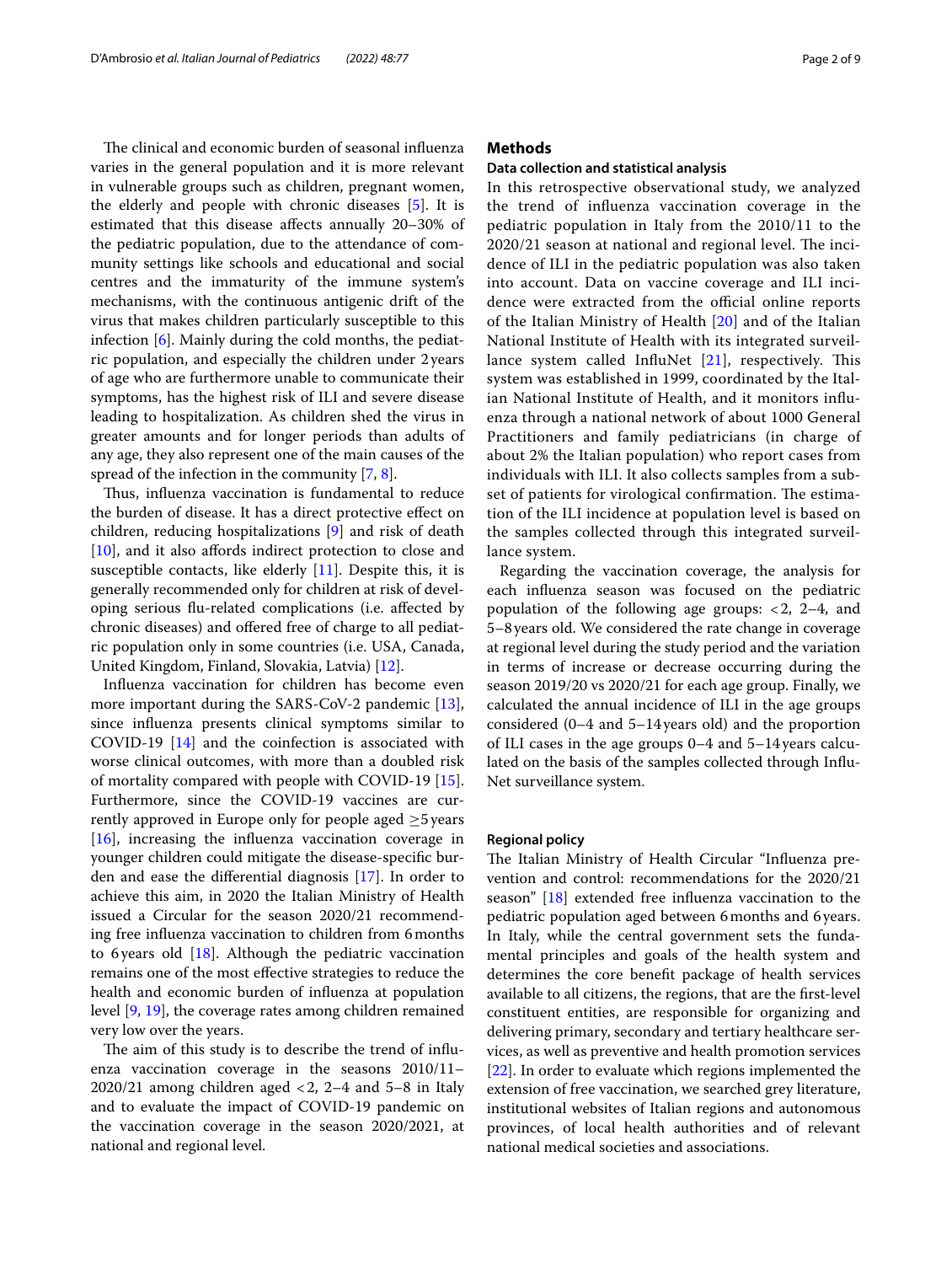## **Results**

# **Vaccination coverage in the pediatric population. Seasons 2010/11–2020/21**

Influenza vaccination coverage in the Italian pediatric population showed variations during the last eleven seasons (Fig. [1\)](#page-2-0). In the whole period considered, the coverage at national level in the  $\langle 2 \rangle$  age group has always been lower compared to the other groups (2–4 and 5–8 years), albeit it represents the pediatric population group with a significantly higher incidence of ILI every year.

In the period 2010/11–2019/20 the highest value of coverage (4.5%) was reached in the age group 2–4 and 5–8 (season 2010/11 and 2011/12, respectively), while the lowest belonged to the <2 group (1.1% in the season 2015/16). All the three age groups reported the lowest values of coverage in the season 2015/16 (1.1, 1.8 and 1.8% in the age group  $< 2$ , 2–4, 5–8, respectively). Then, a gradual increase was observed until the 2019/20 season, whose values almost doubled those of 2015 (2.8, 4.2 and 3.1% in the age group  $\langle 2, 2-4, 5-8,$  respectively). However, concerning the period 2010/11–2019/20, a decrease in vaccination coverage was observed in all the age groups  $(-0.1, -0.3$  and  $-1.2%$  in the group <2, 2–4 and 5–8, respectively).

In the season 2020/2021 all the age groups reported a substantial increase of coverage compared with the previous season. In particular, the highest value  $(+14.8\%$ , coverage of 19.0%) was reported in the age group 2–4, followed by the group  $5-8$  and  $2$  (+10%, coverage of  $13.1\%$  and  $+6.4\%$ , coverage of 9.2%, respectively). Considering the entire period, in each season the age group 2–4 registered the highest vaccination coverage compared with the other groups, with the exception of the years 2011/12, 2013/14, and 2014/15.

## **Annual infuenza‑like illness (ILI) cases in Italy**

The highest proportion of ILI confirmed cases among the 0–4 and 5–14 age group was reached in the seasons 2011/12 (18.48% on the total of ILI) and 2010/11 (27.72% on the total of ILI), respectively (Table [1\)](#page-3-0). On the other hand, from 2010/11 to 2020/21, the seasonal estimated cumulative ILI incidence in the age group 0–4years ranged from a minimum of 7.4% in the season 2020/21 to a maximum of 37.4% in the season 2017/18, and in the age class 5–14years ranged from a minimum of 3.5% in the season 2020/21 to a maximum of 20.7% in the season 2017/18 (Table [2](#page-3-1)). Moreover, weekly peaks in the incidence of ILI cases were reached up to 41.0% in the 2017/18 season and 41.6% in the 2018/19 season for the 0–4 age group; considering the 5–14 age group, the peak was recorded in the 2019/20 season (27.7%). Interestingly, during the season 2020/21 the samples sent by the reporting doctors to the laboratories were 6818, but none of these tested positives for infuenza strains (Fig. S1- See Additional fle [1](#page-7-0)).

# **Regional transposition of the Italian Ministry of Health circular for the season 2020/21**

In the context of the COVID-19 pandemic, the Italian Ministry of Health Circular "Infuenza prevention and control: recommendations for the 2020/21 season" extended free seasonal infuenza vaccination to healthy children from 6months to 6years old. Out of 21 Regions, 16 implemented the Circular. In particular, Piedmont, Emilia-Romagna, Tuscany, Calabria and Basilicata did

<span id="page-2-0"></span>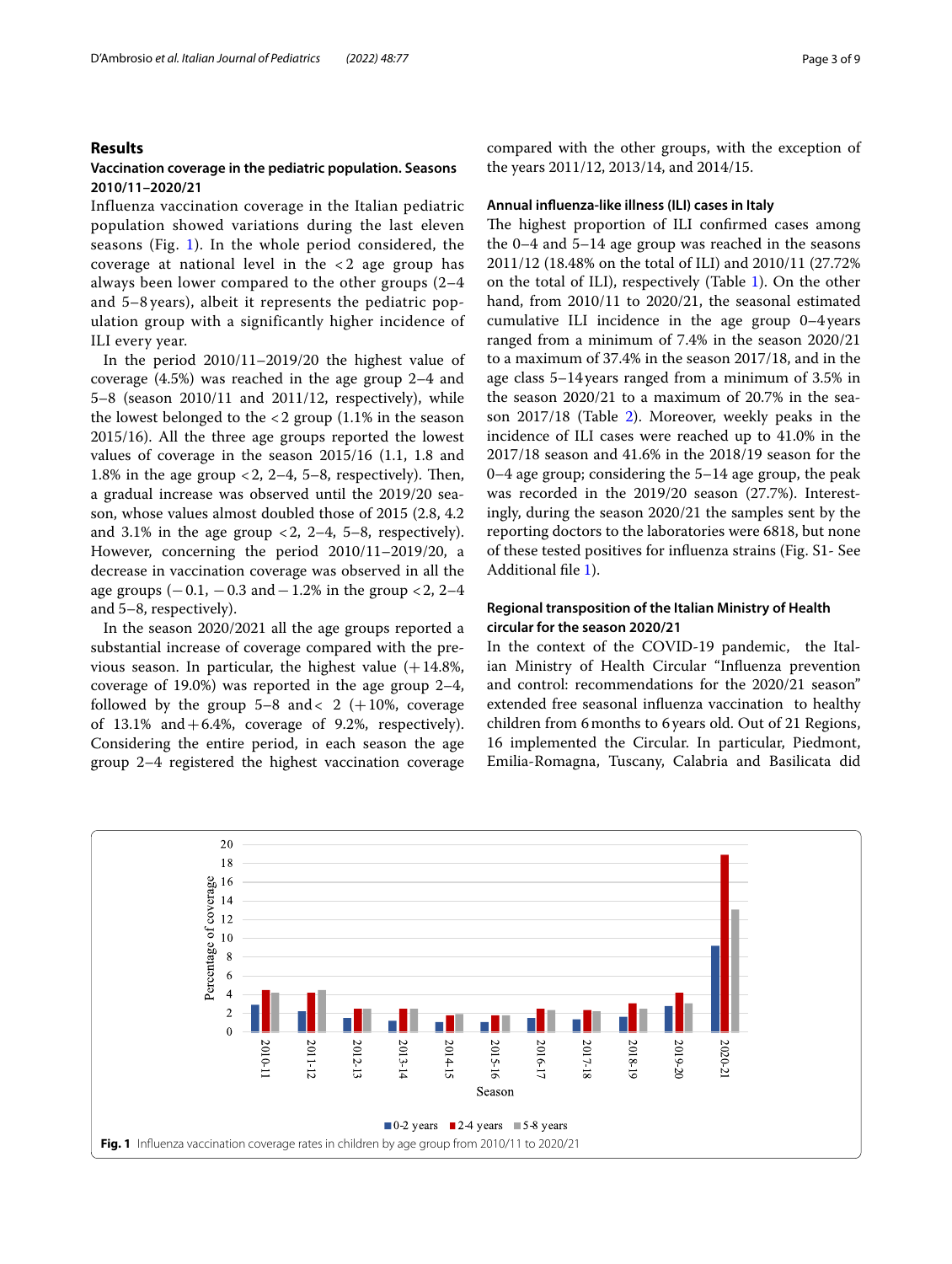| Seasons   | Cases 0-4 years | Cases 5-14 years | <b>Total cases</b> | $%0 - 4$ years | $% 5-14$ years |
|-----------|-----------------|------------------|--------------------|----------------|----------------|
| 2010/2011 | 25,072          | 37,942           | 136,862            | 18.32          | 27.72          |
| 2011/2012 | 20,590          | 23,030           | 111.407            | 18.48          | 20.67          |
| 2012/2013 | 23,181          | 32,825           | 136,051            | 17.04          | 24.13          |
| 2013/2014 | 17,591          | 20.041           | 99,205             | 17.73          | 20.2           |
| 2014/2015 | 20,566          | 28,130           | 134,944            | 15.24          | 20.85          |
| 2015/2016 | 18,235          | 28,105           | 107.307            | 16.99          | 26.19          |
| 2016/2017 | 17,413          | 22,351           | 120,453            | 14.46          | 18.56          |
| 2017/2018 | 29,505          | 37,409           | 193,693            | 15.23          | 19.31          |
| 2018/2019 | 28.814          | 35,972           | 185,236            | 15.56          | 19.42          |
| 2019/2020 | 29,505          | 37,409           | 175,753            | 16.79          | 21.28          |
| 2020/2021 | 6043            | 6864             | 60,709             | 9.95           | 11.31          |

<span id="page-3-0"></span>**Table 1** ILI cases in pediatric age from 2010/2011 to 2020/2021

<span id="page-3-1"></span>Table 2 Estimated seasonal incidence of ILI cases in pediatric and total population from 2010/2011 to 2020/2021 (data source: InfuNet – National Italian Institute of Health)

| <b>Seasons</b> | 0-4 years |                                         | 5-14 years |                                  | <b>Total population</b> |                                     |  |
|----------------|-----------|-----------------------------------------|------------|----------------------------------|-------------------------|-------------------------------------|--|
|                | Cases     | <b>Cumulative incidence</b><br>per 1000 | Cases      | Cumulative incidence<br>per 1000 | N. cases                | Cumulative<br>incidence per<br>1000 |  |
| 2010/2011      | 706,000   | 25.1                                    | 1,106,863  | 19.7                             | 5,871,936               | 9.8                                 |  |
| 2011/2012      | 618,979   | 22.1                                    | 717,792    | 12.7                             | 4,948,074               | 8.2                                 |  |
| 2012/2013      | 703,156   | 25.5                                    | 1,049,457  | 18.7                             | 6,072,854               | 10.1                                |  |
| 2013/2014      | 561,252   | 20.6                                    | 671,322    | 11.8                             | 4,635,259               | 7.7                                 |  |
| 2014/2015      | 656,545   | 24.5                                    | 966,924    | 16.9                             | 6,300,683               | 10.4                                |  |
| 2015/2016      | 585,098   | 22.5                                    | 930,605    | 16.3                             | 4,989,719               | 8.2                                 |  |
| 2016/2017      | 555,761   | 22.0                                    | 719,671    | 12.6                             | 5,438,485               | 9.0                                 |  |
| 2017/2018      | 915,245   | 37.4                                    | 1,163,306  | 20.7                             | 8,604,314               | 14.3                                |  |
| 2018/2019      | 859,487   | 36.3                                    | 1,071,916  | 19.3                             | 8,020,797               | 13.4                                |  |
| 2019/2020      | 725,557   | 31.6                                    | 1,088,897  | 19.8                             | 7,509,361               | 12.6                                |  |
| 2020/2021      | 165,297   | 7.4                                     | 190,696    | 3.5                              | 2,400,842               | 4.0                                 |  |

not implement the circular and, while strongly recommending vaccination in the pediatric group, they kept ofering it for free only to children belonging to categories at higher risk. In Emilia-Romagna, pediatric vaccination remained offered for a fee like the previous seasons. Marche and Apulia regions transposed the circular only partially, with Apulia extending the vaccination to healthy children aged between 6months and 6years for free depending on the availability of doses (Table S1- See Additional fle [2](#page-7-1)).

# **Comparison of regional vaccination coverage in the pediatric population between seasons 2019/20– 2020/21**

Vaccination coverage in the season 2019/20 and 2020/21 showed relevant diferences among regions, in all the age

groups. However, all the regions reported an increase in the season 2020/21 (Fig. [2](#page-4-0)).

Considering the <2 age group, in the season 2019/20 Tuscany registered the highest value of coverage (14.3%), which almost double the second highest (Apulia, 7.5%). All the other regions had a coverage <5%, with Umbria, Valle d'Aosta and Bolzano reporting the lowest ones (0.4, 0.3 0.3%, respectively). In the season 2020/21 Trento reported the highest value (28.7%), followed by Tuscany (16.4%), and Lazio (16.2%). Emilia-Romagna, Piedmont and Bolzano reported the lowest values, below 3% (2.6, 2.0 and 1.1%, respectively). Five regions reported an increase >10% compared with the season 2019/20, with Trento registering the highest rise equal to 24.9%, while the increase was <1% only in Emilia-Romagna and Bolzano (Table [3\)](#page-5-0). Regions that did not implement the Circular (Piedmont, Emilia-Romagna, Tuscany, Basilicata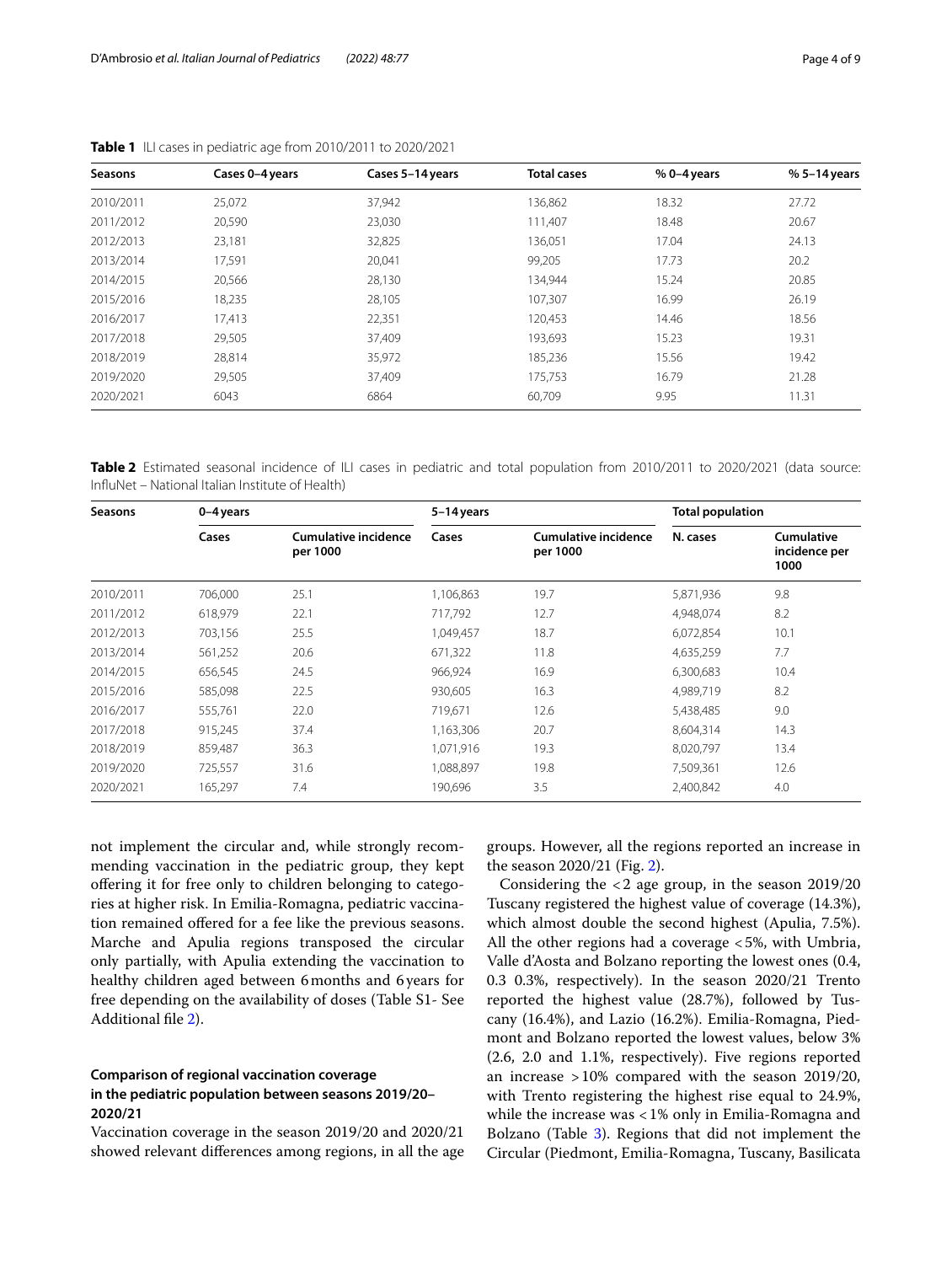<span id="page-4-0"></span>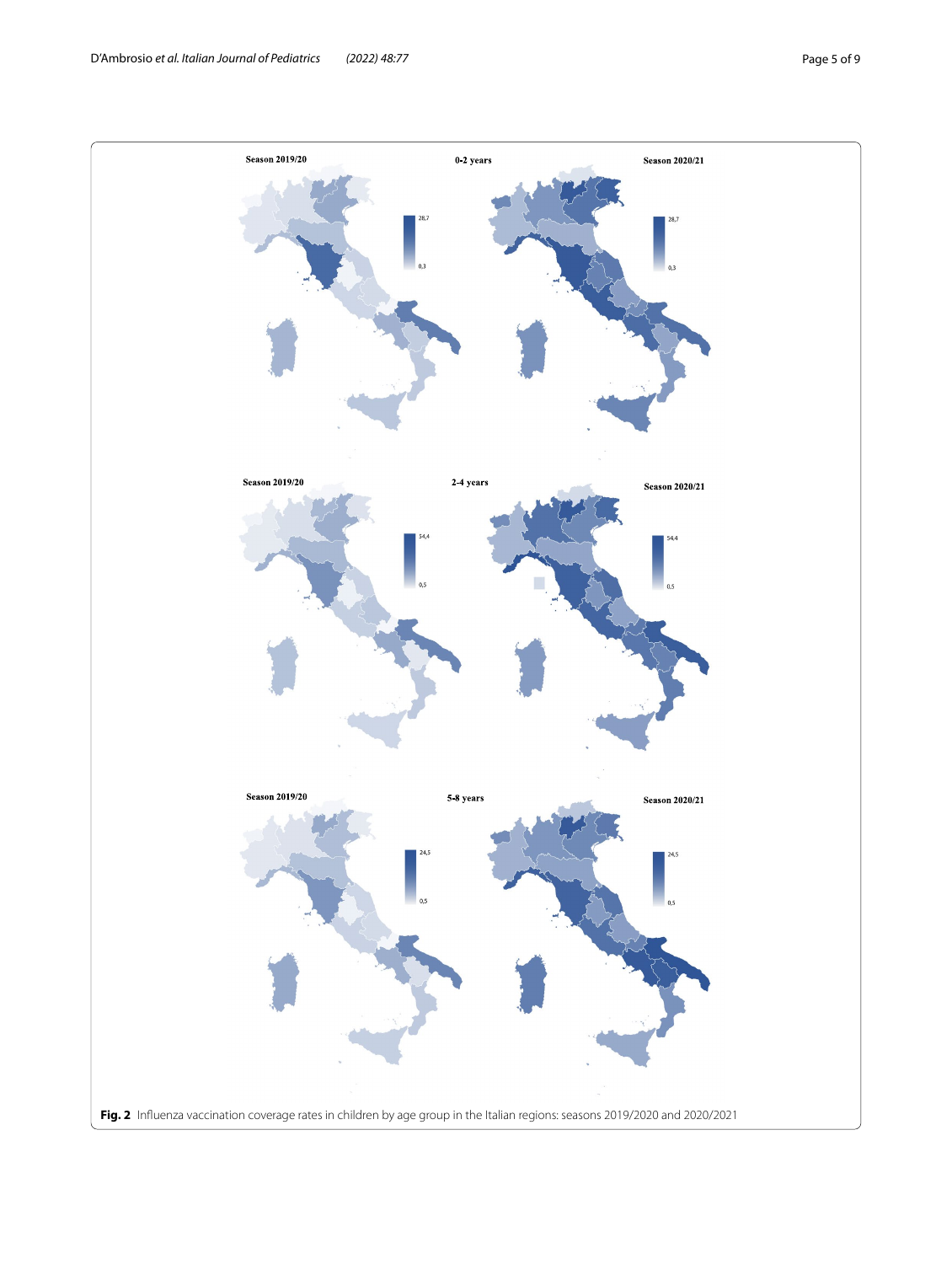| Region                | $<$ 2 years |         |           | 2-4 years |         |           | 5-8 years |         |           |
|-----------------------|-------------|---------|-----------|-----------|---------|-----------|-----------|---------|-----------|
|                       | 2020/21     | 2019/20 | variation | 2020/21   | 2019/20 | variation | 2020/21   | 2019/20 | variation |
| Piedmont              | 2.0         | 0.8     | 1.2       | 3.8       | 1.5     | 2.3       | 3.4       | 1.2     | 2.2       |
| Valle d'Aosta         | 6.5         | 0.3     | 6.2       | 14.2      | 0.8     | 13.4      | 9.6       | 0.7     | 8.9       |
| Liguria               | 15.1        | 1.8     | 13.3      | 54.4      | 4.2     | 50.2      | 19.4      | 2.9     | 16.5      |
| Lombardy              | 5.3         | 1.1     | 4.2       | 22.1      | 1.9     | 20.2      | 15.5      | 1.4     | 14.1      |
| Trento                | 28.7        | 3.8     | 24.9      | 31.9      | 3.5     | 28.4      | 17.4      | 3.3     | 14.1      |
| Bolzano               | 1.1         | 0.3     | 0.8       | 2.0       | 0.5     | 1.5       | 2.2       | 0.5     | 1.7       |
| Veneto                | 10.2        | 3.3     | 6.9       | 16.1      | 4.3     | 11.8      | 10.1      | 2.8     | 7.3       |
| Friuli Venezia Giulia | 15.9        | 0.7     | 15.2      | 25.3      | 1.7     | 23.6      | 12.1      | 1.1     | 11.0      |
| Emilia-Romagna        | 2.6         | 1.8     | 0.8       | 6.5       | 3.5     | 3.0       | 6.0       | 2.7     | 3.3       |
| Tuscany               | 16.4        | 14.3    | 2.1       | 27.9      | 13.5    | 14.4      | 17.8      | 9.2     | 8.6       |
| Umbria                | 7.3         | 0.4     | 6.9       | 11.5      | 1.0     | 10.5      | 6.7       | 0.8     | 5.9       |
| Marche                | 9.2         | 1.3     | 7.9       | 23.0      | 2.2     | 20.8      | 15.2      | 1.6     | 13.6      |
| Lazio                 | 16.2        | 1.3     | 14.9      | 26.5      | 2.3     | 24.2      | 15.4      | 1.7     | 13.7      |
| Abruzzo               | 4.4         | 1.3     | 3.1       | 8.8       | 2.4     | 6.4       | 6.0       | 1.5     | 4.5       |
| Molise                | 6.5         | 0.5     | 6.0       | 18.9      | 0.7     | 18.2      | 11.7      | 0.6     | 11.1      |
| Campania              | 13.9        | 2.6     | 11.3      | 21.4      | 4.7     | 16.7      | 20.0      | 4.0     | 16.0      |
| Apulia                | 12.1        | 7.5     | 4.6       | 30.3      | 16.2    | 14.1      | 24.5      | 10.5    | 14.0      |
| Basilicata            | 3.6         | 1.4     | 2.2       | 17.9      | 1.5     | 16.4      | 19.8      | 1.4     | 18.4      |
| Calabria              | 4.5         | 1.6     | 2.9       | 18.2      | 2.3     | 15.9      | 9.4       | 2.0     | 7.4       |
| Sicily                | 7.2         | 1.7     | 5.5       | 8.8       | 2.1     | 6.7       | 5.0       | 1.8     | 3.2       |
| Sardinia              | 6.2         | 2.2     | 4.0       | 8.8       | 2.8     | 6.0       | 11.7      | 4.9     | 6.8       |
| Italy                 | 9.2         | 2.8     | 6.4       | 19.0      | 4.2     | 14.8      | 13.1      | 3.1     | 10.0      |

<span id="page-5-0"></span>**Table 3** Influenza vaccination coverage rates in the pediatric age (0–8 years) in 2019/2020 and 2020/2021 and relative variation

and Calabria) reported a modest increase, below 3% (Table [3](#page-5-0)).

In the 2019/20 season, the age group 2–4years reported the highest vaccination coverage (4.2%), compared with the other groups. Apulia and Tuscany were the only regions with a coverage  $>10\%$  (16.2 and 13.5%, respectively), while Valle d'Aosta, Molise and Bolzano showed a coverage  $<1\%$  (0.8, 0.7 and 0.5%, respectively). In the season 2020/21, six regions (Liguria, Lombardy, Trento, Friuli Venezia Giulia, Marche and Lazio) improved the coverage of more than 20%, with the highest level of Liguria reaching 50.2%, while nine regions (Valle d'Aosta, Veneto, Toscana, Umbria, Molise, Campania, Apulia, Basilicata and Calabria) increased it from 10 to 20%. Only six regions reported a rise of less than 10%. Emilia-Romagna, Piedmont (which did not implement the Circular) and Bolzano showed the lowest increase (<3%). In this context, 15 regions reached a coverage higher than 10% and nine regions reported a coverage higher than the national average (19.0%).

Finally, in the season 2019/20, Apulia, Tuscany and Sardinia reported the highest coverage (10.5, 9.2 and 4.9%, respectively) in the age group 5–8. On the contrary, Umbria, Valle d'Aosta, Molise and Bolzano had a value of less than 1%. As for the other age groups  $\langle$  < 2 and 2–4years), an increase of coverage was observed in all regions in the season 2020/21. Indeed, ten regions reported a growth of more than 10% compared to the season 2019/20 (Basilicata, Liguria and Campania reported the highest increase, equal to  $+18.4\%$ ,  $+16.5$  and  $+16.0$ %, respectively), while Bolzano was the only region with an increase of less than 2%. Tuscany, Calabria, Emilia-Romagna and Piedmont (the regions that did not transport the Circular) increased the coverage of 8.6, 7.4, 3.3 and 2.2%, respectively (Table [3](#page-5-0)).

# **Discussion**

The present study describes the trend of pediatric influenza vaccination coverage rates in Italy at national and regional level across eleven seasons (2010/11–2020/21) and assess the impact of the COVID-19 pandemic on the variation of vaccination coverage between the seasons 2019/20–2020/21. Results showed that the coverage trend in Italy in the timeframe considered remains low, with relevant diferences across regions and seasons, and a general increase in coverage in the last 2020/21 season, probably due to the higher willingness from parents to vaccinate their children to protect them from infuenza and facilitate the diferential diagnosis with COVID-19. Consistent diferences were also observed across regions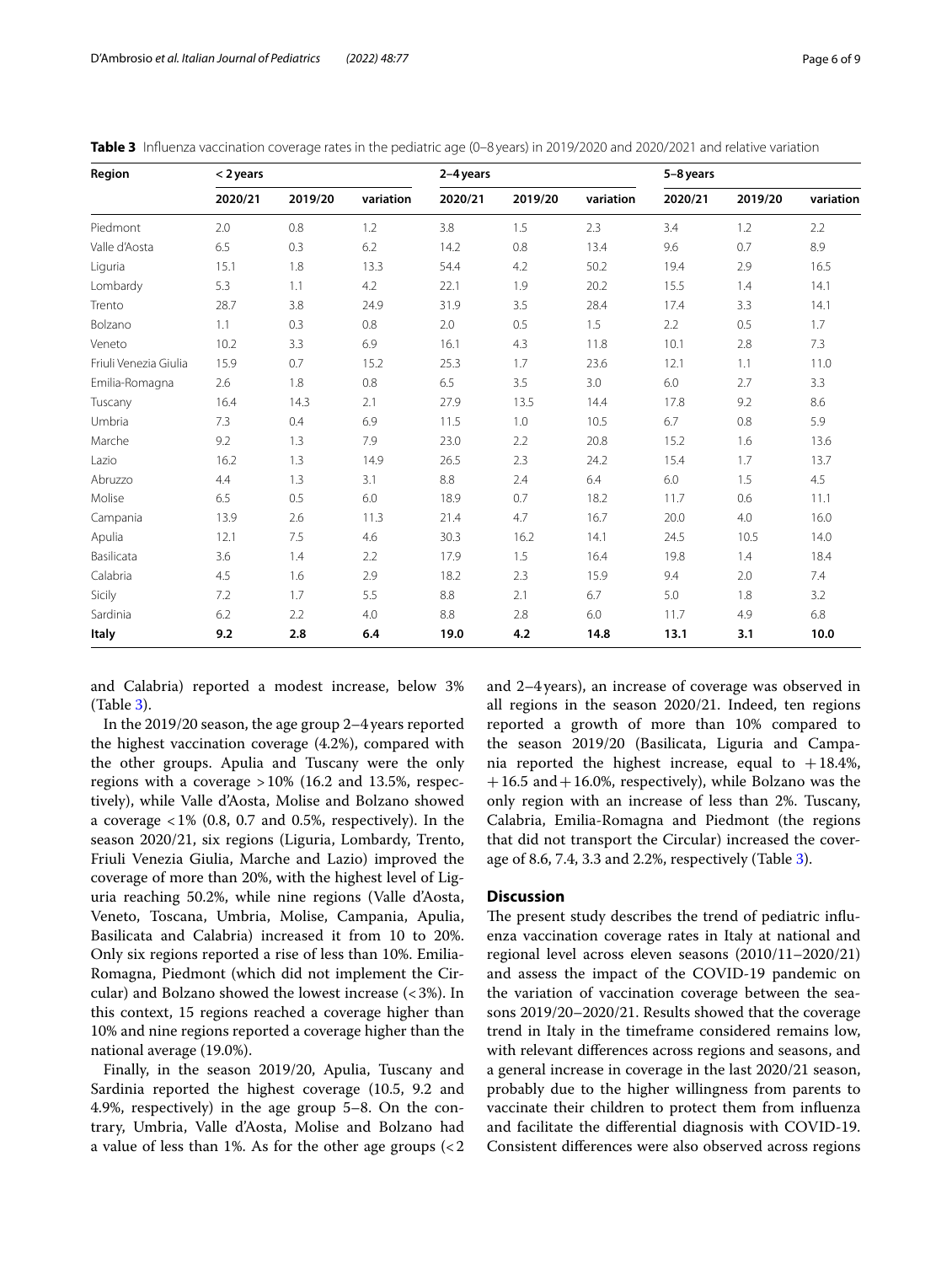in the implementation of the Italian Ministry of Health Circular for the extension of the free infuenza vaccination to healthy children aged between 6months and 6years. Finally, a reduction of ILI and the absence of identifed infuenza cases during 2020/21 season were also reported, likely determined by the massive use of face masks, hand hygiene and social distancing due to the implementation of containment measures related to COVID-19 [\[23](#page-8-22)]. Infuenza vaccination is a key preventive measure in reducing the clinical burden of disease, in terms of cases, hospitalizations, and deaths, and its associated costs both in children and adults  $[24, 25]$  $[24, 25]$  $[24, 25]$  $[24, 25]$ . These costs are composed of direct ones related to medical visits, hospitalizations and medicines, but also indirect ones such as loss of productivity, with psychological and social impact for parents who see their children ill [\[26](#page-8-25)]. Moreover, and especially in Italy, the burden of infuenza is related to children who stay a long time with their grandparents and consequently these elderlies become at a high risk of getting infuenza by their nephews. In this context and for the indirect protection of their caregivers, children are undoubtedly an important target for infuenza vaccination [[27\]](#page-8-26). Analyzing the whole period taken as a reference in our study (2010–2021), a non-linear trend over time in pediatric coverage can be observed and, despite some increases recorded in few seasons, it remains generally low. In detail, a progressive decrease was observed from 2010 to 2016, with a signifcant collapse in coverage in the 2014/15 and 2015/16 seasons. The reasons behind this collapse could not be identifed with certainty, but inappropriate communication by media and healthcare workers around infuenza vaccination could be associated to it. In particular, a national misinformation episode on infuenza elderly vaccination happened in November 2014 could have had an impact also on vaccination for children. It refers to a suspension as a precautionary measure by the Italian Medicines Agency (AIFA) of the use of two batches of an infuenza adjuvate vaccine after three post-vaccination deaths reported through the Network of Pharmacovigilance and initially associated to the vaccination [[28](#page-8-27)]. Unfortunately, the media did not emphasize the issue of European Medicines Agency (EMA) Pharmacovigilance Risk Assessment Committee statement denying the association and the impact of this misinformation in the general population remained so consistent that had a relevant aftermath also on the following infuenza vaccination season [[29\]](#page-8-28).

After the two critical seasons of 2014/15 and 2015/16, a gradual increase in coverage was observed, reaching in the last 2020/21 season signifcantly higher values, in contrast with the results by Fogel et al. [\[30\]](#page-8-29), who found a decline in infuenza vaccination rates in children during the COVID-19 pandemic, probably due to lack of confdence and inconvenience by parental intent to obtain the infuenza vaccine or introduced barriers to healthcare access. As initially mentioned, reasons for the increase seen in Italy could be instead attributed to a greater attention and sensitivity to respiratory infectious diseases preventable with vaccination derived during the COVID-19 pandemic. In a timeframe when COVID-19 vaccination was not available to the general population yet, the importance of allowing diferential diagnosis with respiratory infections other than the one caused by SARS-CoV-2 was essential at every age. Indeed, for this reason the Italian Ministry of Health extended the active and free offer of influenza vaccination to the pediatric population aged 6months to 6years and no longer only to the risk categories. However, unfortunately this kind of recommendation has not been renewed in the Italian Ministry of Health Circular for the current season 2021/22, and only some Regions (e.g. Lazio) have kept the gratuity anyway  $[31, 32]$  $[31, 32]$  $[31, 32]$  $[31, 32]$ , contributing to the increase of inequalities in healthcare and in the vaccination ofer in the country [\[33,](#page-8-32) [34\]](#page-8-33). Another important aspect of the present study deals actually with the regional diferences regarding pediatric coverage, highlighted in the 2019/20 season but that seem noticeable also in the last examined season (2020/21). Despite an increase in recent years, vaccination coverage among all the Italian regions is still rather low. In general, the most performant Regions were Tuscany and Apulia, while Liguria was able to increase the vaccination coverage to 50% only in the age group 2–4. Evidence for these diferences is not clearly found in literature, but it is supposed that the network of family pediatricians and their organizational aspect in these Regions are more efficient than in others  $[35]$  $[35]$  $[35]$ . For example, the opening of their clinics in the weekends or for additional hours during the week in order to vaccinate as many children as possible could be reasons for this phenomenon. Other examples to be considered aiming at increasing vaccination coverage are special events where vaccination is combined with health education and promotion activities facilitated by a multidisciplinary team of doctors, nurses, and cultural mediators, as carried out in Emilia Romagna region in some integrated primary care centers [[36\]](#page-8-35). This kind of activities allows greater proximity to the local community as well. On the other hand, among the Regions with the lowest coverage rates there is the autonomous province of Bolzano, where the population confrmed to be unwilling to vaccinate especially for the pediatric age [[37](#page-8-36)], despite the local government commitment to promote vaccination (i.e. extending infuenza vaccination for free to the entire population). Looking at the European scenario, the comparison of Italian national infuenza vaccination trends with other countries is a diffcult matter. Data are in fact often unavailable for most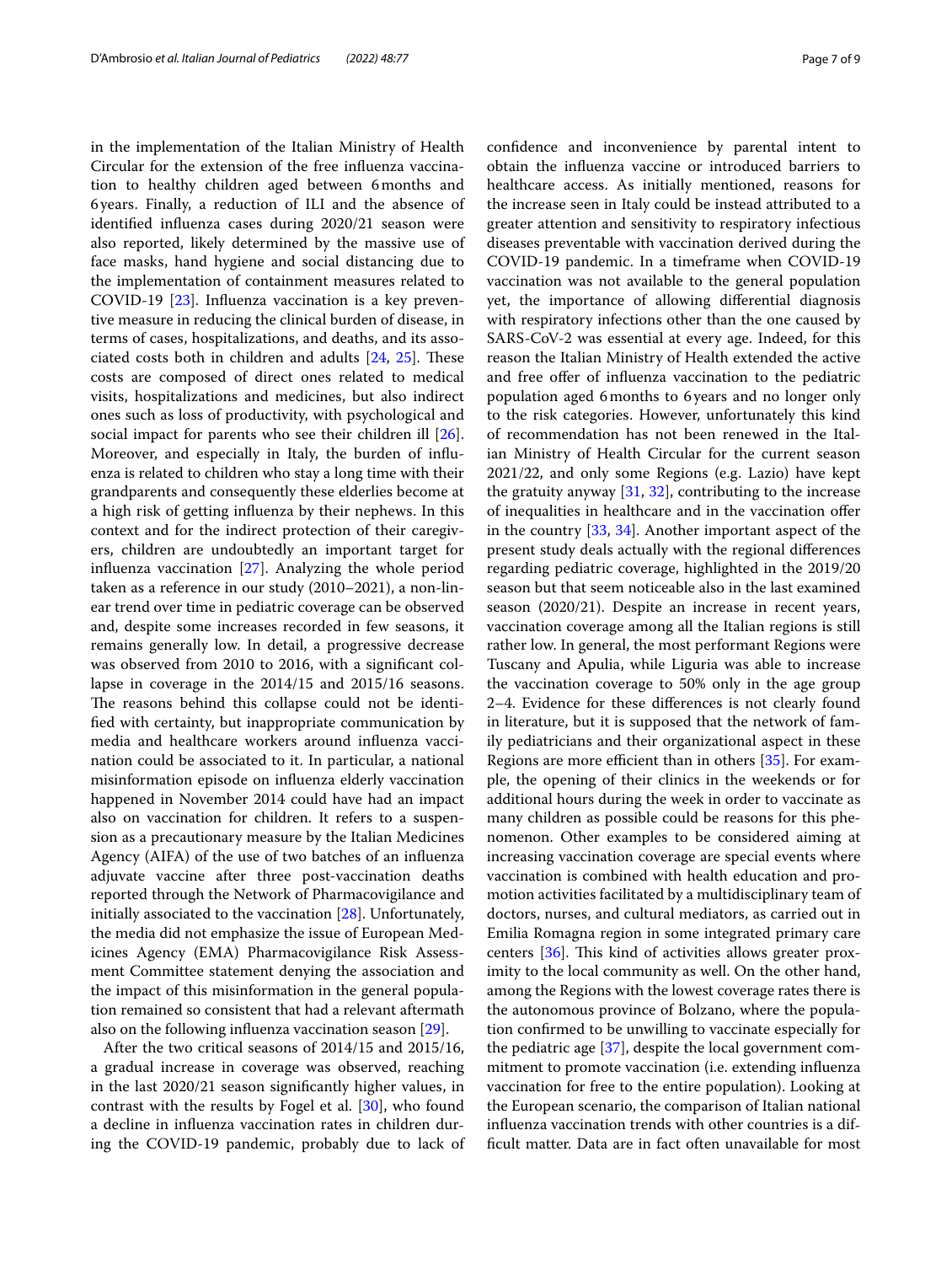countries and, if available, not updated. Exception is made by the United Kingdom, where since 2012 began the phased roll-out of the national infuenza vaccination programme to ultimately cover all 2–16years old children in the country and coverage rates currently reached over 60% of the target population [[38](#page-8-37), [39](#page-8-38)]. Data updated to 2018 are available also for other few countries of the WHO European Region: Estonia, Latvia, Poland Slovakia, and Slovenia, which reported low rates of vaccination coverage similarly to Italy (4.9, 3.1, 0.85, 1.4 and 0.1%, respectively), and Belarus, Finland, Israel, Malta and Russia, which presented a vaccination coverage >40% (75.4, 42.5, 18.4, 55.0 and 57.4%, respectively) [[38\]](#page-8-37). A possible explanation of the diferent coverage levels might be partly due to the heterogeneity of recommendations from a country to another, making in any case hard the comparative assessment [[40–](#page-8-39)[42](#page-8-40)]. As of 2015, indeed, only eight European countries (i.e. Austria, Finland, Latvia, Malta, Poland, Slovakia, Slovenia and the United Kingdom) recommend infuenza vaccination for children, and only Finland, Latvia and the United Kingdom provide it free of charge [[42\]](#page-8-40).

Our study is the frst in Italy to analyze regional vaccination coverage and strategies in the pediatric population. Vaccination coverage represents the best available indicator of vaccination strategies, as they provide information on their actual implementation in the area and on the efficiency of the vaccination system. Furthermore, the investigation on the diferences of the Italian regions highlights implications related to organizational aspects, even if evidence about these is limited and should be improved. The present study has also the strength of using complete national real-world data, even if their aggregated form impedes quantitative analysis on the factors associated with decreasing or increasing trends. Finally, the scarce availability of data, particularly those related to the regional organizational domain, limited a complete analysis of the topic addressed in the study.

## **Conclusions**

The present study shows that in Italy influenza vaccination coverage in the pediatric population remain low, despite its clinical importance recently emphasized in the scientifc literature, with benefts outweighing risks, and added value deriving from the improvement of the quality of life in children themselves and in their families, besides less expenditures in terms of access to Emergency Department, hospitalizations and outpatient visits [\[43](#page-8-41), [44](#page-8-42)]. As underlined by many Italian medical scientifc associations in the Schedule for Lifetime ("Calendario per la vita") since 2014 [[45,](#page-8-43) [46\]](#page-8-44), universal infuenza vaccination for children, at least in the age group 6 months-6 years, should be considered as a priority for the high incidence in this age group and their

main role for the transmission of the virus in the population. Further research in this area is needed in order to improve knowledge and comparability of coverage rates, to identify the best practices for organizational models of delivery which can support the improvement of trends, the acceptability and accessibility by parents and awareness in stakeholders and decision makers.

#### **Abbreviations**

AIFA: Agenzia Italiana del Farmaco (Italian Medicines Agency); COVID-19: Coronavirus Disease 2019; EMA: European Medicines Agency; ILI: Infuenza-like Illness; SARS-CoV-2: Severe Acute Respiratory Syndrome Coronavirus 2.

## **Supplementary Information**

The online version contains supplementary material available at [https://doi.](https://doi.org/10.1186/s13052-022-01271-0) [org/10.1186/s13052-022-01271-0](https://doi.org/10.1186/s13052-022-01271-0).

<span id="page-7-1"></span><span id="page-7-0"></span>**Additional fle 1: Figure S1.** Annual infuenza-like illness (ILI) cases per 100,000 in children in Italy by age group.

**Additional fle 2: Table S1.** Regional sources relating to the implementation of the Circular of the Italian Ministry of Health 2020/21 "Infuenza prevention and control: recommendations for the 2021-2022 season".

#### **Acknowledgements**

Università Cattolica del Sacro Cuore contributed to the funding of thisresearch project and its publication. We would like to thank Pasquale Cacciatore, MD, MPH, MHE, for his help in making charts, and Antonio Di Mauro, MD, for his counselling on organizational issues of the vaccination delivery.

#### **Authors' contributions**

All authors contributed to the study conception and design. Material preparation and data collection were performed by FDA, TEL, RM, LV. AR and LV performed the statistical analysis. The frst draft of the manuscript was written by FDA, TEL, RM, LV and AMP. CC and AR commented on the subsequent and latest version of the manuscript. WR and CC supervised the work. All authors have read and agreed to the published version of the manuscript.

#### **Funding**

No funding was received for conducting this study.

#### **Availability of data and materials**

All data generated or analysed during this study are included in this published article and its supplementary information fles.

#### **Declarations**

#### **Ethics approval and consent to participate**

Not applicable.

#### **Consent for publication**

Not applicable.

#### **Competing interests**

The authors have no conficts of interest to declare that are relevant to the content of this article.

#### **Author details**

<sup>1</sup> Section of Hygiene, Department of Life Sciences and Public Health, Università Cattolica del Sacro Cuore, Rome, Italy. <sup>2</sup> National Institute for Public Policies Analysis (INAPP), Rome, Italy.